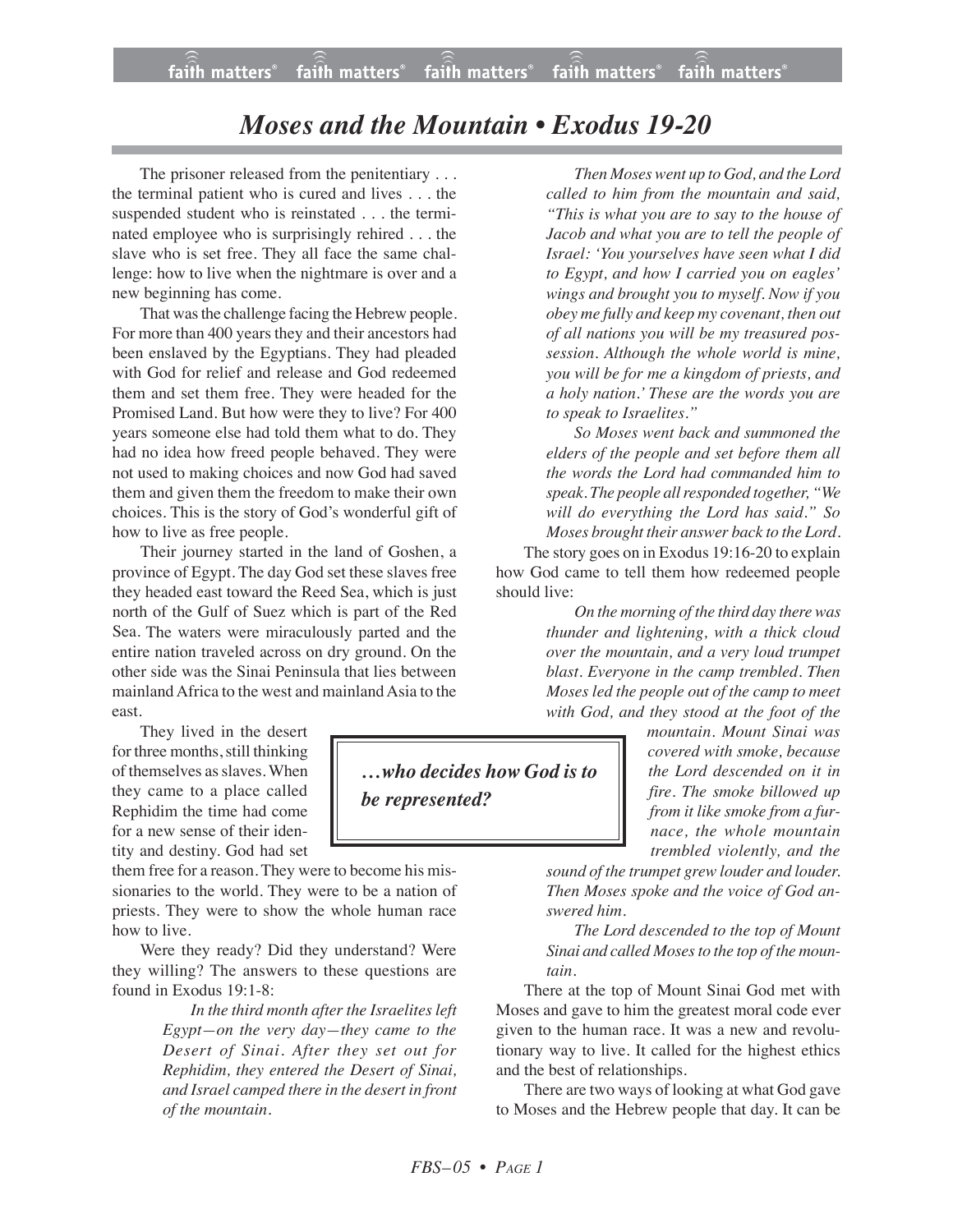looked at negatively, as an impossible standard, a producer of guilt, a reminder of how far short we all fall of God's expectations. Or, we can see it as a possible goal with God's help. If he can free people from slavery then he can also give the moral and spiritual power and perspective to live by a superior standard. And that's exactly what God had in mind.

It is called the Ten Commandments. It was then and is now the way to live our lives. It was then for the Hebrew people who had been set free from slavery in Egypt. It is now for Christians who have been set free from the slavery of sin through Jesus Christ.

The first commandment is to make God # 1. In Exodus 20:3 we read, *"You shall have no other gods before me."* This was a revolutionary notion. In the ancient world everyone was a polytheist. There were gods everywhere. Every nation had different gods. Everyone knew that the gods were always fighting and mating and making deals. Humans lived to walk the line between the competing deities. For 400 years the Hebrew people had been influenced and controlled by the Egyptians who worshipped their local Egyptian gods. Now they were being told that their God (Yahweh) was to always have precedence over all other gods. This was very risky. What if the Hebrews did this and the other gods didn't like it and got even?

There is actually a better translation of the Hebrew wording of the first commandment. It says, "You shall have no other gods besides me." In other words, Yahweh was not to be their top god. He was to be their only God.

We live in a world of many competing gods. Our gods have names like Luck, Money, Science, Counseling, Education, Happiness and Things. We often believe that they can do for us what we need done cure our cancer, solve our problems, meet our needs and get us what we want in life. The Lord of heaven and earth says "no". He and he alone is the only true God and we are to swear exclusive allegiance to him and him only.

Commandment #2 is to have no idols. Idols may not seem relevant to those of us in America today. We do not typically have pagan temples like those that were common long ago. In fact, some Christian traditions don't even consider this to be the second commandment. If you grew up in the Lutheran or Catholic traditions you were taught that this is part of the first commandment. But there is a very practical problem with that—you end up with only nine commandments. It just doesn't have the same ring to it as ten. So, Lutherans and Catholics split the last commandment into two parts saying that #9 is "Don't covet your neighbor's house" and #10 becomes "Don't covet your neighbor's wife." But we'll stick with the Jewish understanding which is to make "no idols" #2 and "don't covet anything" number 10.

The command to avoid idols is different from the command to have no other gods. Many Christians have pictures, statues and crosses that they say represent the one true God. "It is not idolatry," they say. "It is just a symbol." But the issue here is who decides how God is to be represented?

When you receive a roll of film back from the processor and find good and bad pictures of yourself, what do you do? Many people throw away the bad pictures and keep the good ones. In other words, you decide how you want to be represented. You don't want someone else doing that for you.

It's the same with God. God doesn't want us choosing how he is to be seen. He wants to choose for himself. He has chosen not to be portrayed by human artists and sculptors. He does not want to be known for the things he has made but for who he is. God did not choose a statue or drawing or even a cross to represent him. Instead, God chose only two means: baptism and communion. So those who hear and obey what God wants do not have idols because God says in Exodus 20:4, "*You shall not make for yourself an idol in the form of anything in heaven above or on the earth beneath or in the waters be* $low$ ."

Commandment #3 is to not use God's name in vain. We are told in Exodus 20:7. "*You shall not misuse the name of the Lord your God, for the Lord will not hold anyone guiltless who misuses his name*."

God is sensitive about how his name is used. Most of us are. We are hurt when someone gossips about us. We take legal action when someone forges our signature.

I was told that at the Minnesota State Fair they held a Charlie Brown look-alike contest and the child who won was named Leith Anderson. I read every page of the Minneapolis Star Tribune to find and discredit this rumor. I couldn't find it. I'm still traumatized. My name is my name and I don't like others using it to associate with a cartoon character!

God doesn't want us misusing his name. The first understanding of this commandment was not what we most often think of today. It was saying that when you use God's name to swear a promise (as in a court of law), always make sure you keep the promise. It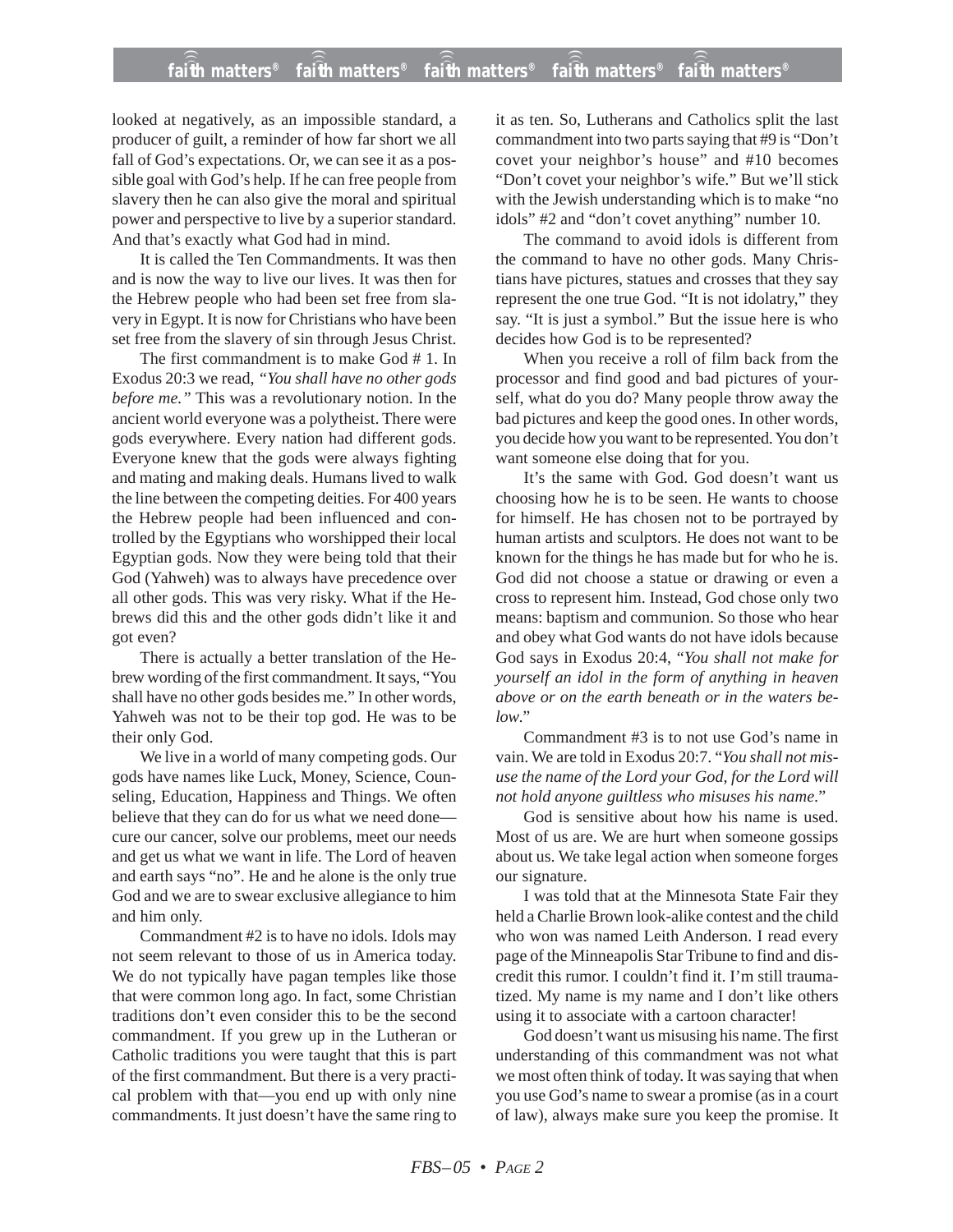applies to baptismal vows, marriage vows, court testimony or whenever the name of God is invoked. If you invoke God's name, absolutely do whatever you promised.

The second intent has to do with profanity. Don't use God's name in a frivolous way. One of the most frequent expressions in everyday modern American conversation is "O my God!" People say this when referring to the weather, sports or just about anything that happens. It is an insult to God. We wouldn't like it if others used our names this way and God doesn't like it when we use his name this way. It is a matter of respect. His name is not to be used in vain.

Commandment #4 is *"Remember the Sabbath day by keeping it holy."* God created everything in the world in six days and took the seventh day off. It was his special day to stop what he was doing and celebrate what he had done. God gave that special day to us. He wants us to have one day each week when we stop our usual work and celebrate God and his blessings. The word "Sabbath" means "stop" so take a day each week to stop.

In the United States we celebrate Labor Day. It is a national holiday. Actually the word "holiday"

comes from the words "holy day". It is a day when we don't work. It is a day when we celebrate. It is a good day. It is a gift. That is exactly what is being talked about in the fourth commandment.

There are a couple of interesting notes about the

fourth commandment. One is that it has been greatly misused. Some legalists have tried to turn every Sunday into the Sabbath day and have a thousand regulations about what you can't do. It becomes a day of misery rather than a day of blessing. The other interesting observation is that it is the only one of the Ten Commandments that was not affirmed by Jesus. That doesn't mean that he did not value or believe in it, but he certainly did not emphasize it as much as the others.

What does this mean for us today? That's pretty simple: Take a day off. Work six days; rest one. Enjoy it. Focus on God. Thank God for your day off. If Sunday is your Sabbath, great! If it can't be Sunday, pick a different day. But, don't work seven days a week.

This is a commandment of trust. It demonstrates powerful trust in God to help us get done what we must in six days even if that seems humanly impossible. It demonstrates we are working for God, not for ourselves.

Commandment #5 is to *"Honor your father and your mother, so that you may live long in the land the Lord your God is giving you."* God tells us to show our honor and respect for him in the way we treat our parents. We are to speak kindly to our mothers and fathers. We are to obey them when we are children. We are to defer to them when we are adults. We are to provide for them when they are old or have need of support.

Frankly, not all parents deserve honor, but that is not the point. The point is that this is the way redeemed God-honoring people live. We do not treat our parents on the basis of what they have done but on the basis of what God has called us to do.

Commandment #6 is found in Exodus 29:13 and says, "*You shall not murder*." When Moses heard this command from God his mind must have rushed back to a day 40 years earlier when he had murdered an Egyptian slave master. Moses was a murderer.

Humans are created in God's image. Redeemed people honor that image. We do not destroy it. We

*Adultery is an offense against God even more than it is an offensive against a husband or wife.*

do everything we can to protect and preserve the life God gives. We do not make excuses about circumstances and therefore try to justify murderous behavior. We are for life!

Commandment #7:

"*You shall not commit adultery*." Surprisingly, this commandment is not most about sex. It is most about marriage and keeping a lifelong exclusive relationship. God invented marriage. God blessed marriage. God believes us when we say we are committing to each other "for better, for worse; for richer, for poorer; in sickness and in health; so long as we both shall live, so help us God."

Adultery is an offense against God even more than it is an offensive against a husband or wife. It is breaking what God loves and holds special. It is saying that lust is more important than love. Adultery is one of the most devastating and hurtful sins on earth.

We have ten thousand excuses for adultery. We justify it ourselves with unbiblical divorce, with unbiblical views about homosexuality, with insistence that personal happiness is the greatest good in life. But those who have been redeemed from the